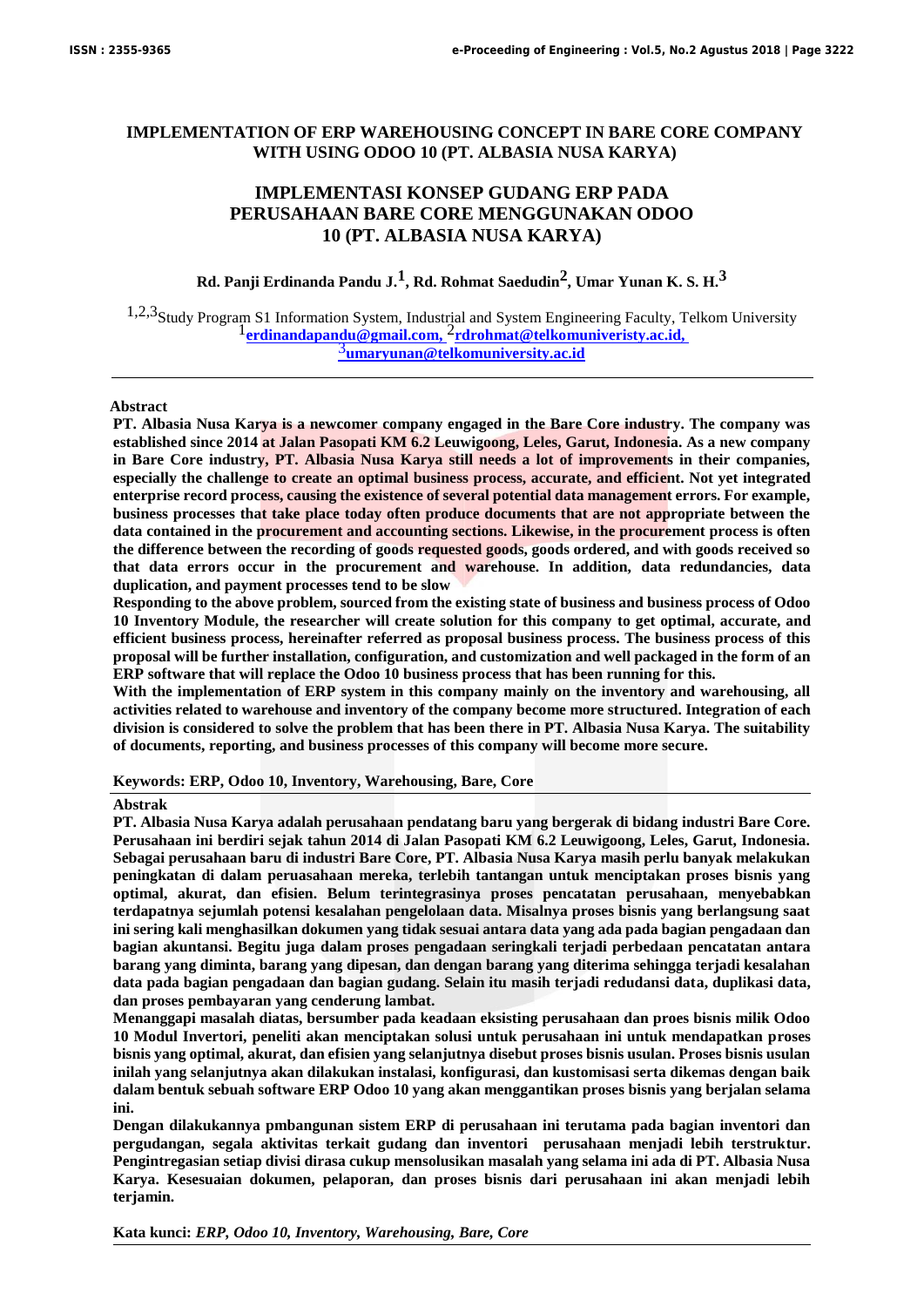# **1. Introduction**

Every business has its own goal and achievement. According on that, every business need to ensure that every business process goes well. Today's business need technology with complete integrated function optimize every aspect of their business, one of important things that must be perform by every company is integrating both internal and external resources in a business.

PT. Albasia Nusa Karaya formed since 2014 in Garut. Garut is chosen because considered many beneficial aspects within this city, such as near big supplier of raw material provider, near harbor to perform shipping product to every buyer, and beside the beneficial from strategic location of Garut, there is no any other company that run the same business with PT. Albasia Nusa Karya.

This company are newcomer in this industry, this company need to improve many aspects. But, it can't be denied that PT. Albasia Nusa Karya can be the great company in the future.

The market segmentation of bare core product of this company is almost every country, Asia, Africa, America, and Europe. Bare core product is used for material to make almost every kind of furniture, wall, and equipment of house and office around the world. For now, in the beginning phase the product export destination of PT. Albasia Nusa Karya is Asian nations and several European nations.

Bare core is semi-finished material for make any wood product in the form of board sheets, this product is one of mainstay product of Indonesian wood industry. Bare core industry itself has big opportunity in worldwide, nowadays Indonesian bare core industry is leading 90% of worldwide market. Indonesian Albizzia wood is main ingredient for bare core, has been approved as the best quality wood for this industry. It will be one strength and opportunity for company which run this kind of industry

For business with high demand, warehousing will be big problem faced by bare core company. Several problems like, limited space of warehouse, low productivity, data accuracy, warehouse audit issues, messy warehouse, and even warehouse management will be frightening thing regarding bare core industry. Every bare core company including PT. Albasia Nusa Karya need the right solution for those problem. In the fact that PT. Albasia Nusa Karya used paper and Microsoft office to run their warehousing processes still felt less accurate for their business process. In other word, data transfer in both internal and external of warehouse division not integrated one and each other.

Enterprise Resource Planning (ERP) is one the latest technologies that many organizations have undertaken (Sadrzadehrafiei, 2013). ERP system is an enterprise-wide package that integrates all necessary business functions into a single system with a shared database. These software packages can be customized up to a certain limit to the specific needs of each organization. (Cardoso, J., Bostrom, R.P., Sheth, A., 2004, cited in Sadrzadehrafiei, 2013).

ERP offer business process automation which can directly affect the warehouse in optimizing picking efficiencies, reduce the duration of storing material in warehouse, reduce the use of paper, and of course reduce cost of warehouse operation. ERP also offer integrating warehouse division with other division so that every operation related with warehousing will be more efficient.

ERP software that used is Odoo, Odoo is one of the best open source ERP software. This research used Odoo because compared with other Open Source ERP Software like Adimpiere and Open Bravo, Odoo has several features that not owned by other. Custom from field creation, time and task, ability to define custom views to show system data and document management is extra features of Odoo compared by another Open Source ERP software.

# **2. Theoritical Foundation**

# **2.1 Enterprise Resource Planning (ERP)**

ERP is abbreviation from three important elements that have relation between each other:

- 1. Enterprise: an organization, especially a business, or a difficult and important plan, especially one that will earn money [1]
- 2. Resource: a useful or valuable possession or quality of a country, organization, or person [1]
- 3. Planning: the act of deciding how to do something [1]

These three words are a concept that culminates in the verb, "planning" which means ERP is focusing in make an optimal plan to use the resource both internal and external to run an enterprise well [2]. are stated that Enterprise Resource Planning (ERP) is Integrated cross-functional software that reengineers manufacturing, distribution, finance, human resources, and other basic business processes of a company to improve its efficiency, agility, and profitability.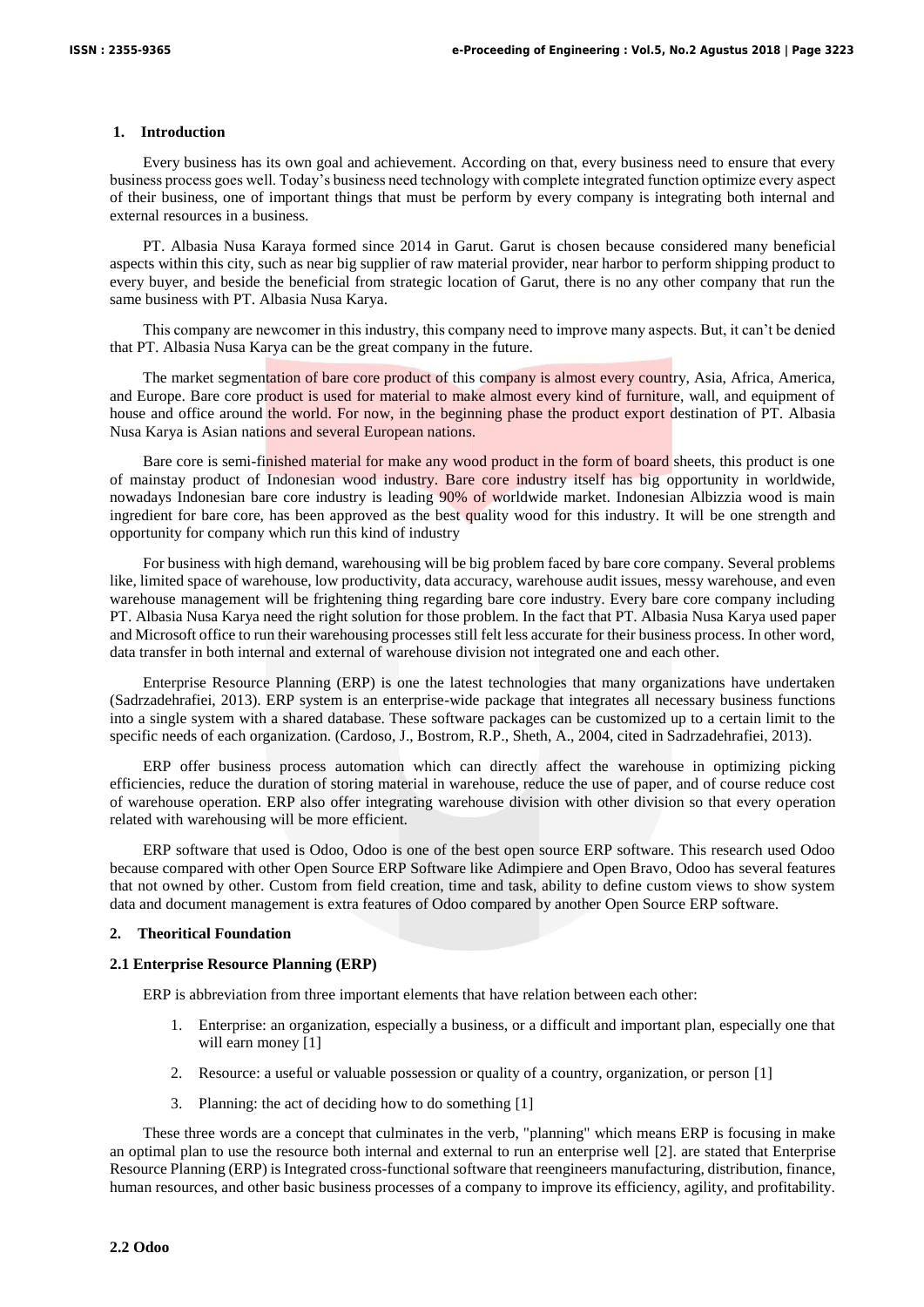Odoo is a software with all-in-one enterprise management process that offering a range of applications with complete suite for every size of company that interested to using ERP systems. Odoo can handle many processes within company, such as CRM, Website/e-Commerce, billing, accounting, manufacturing, warehouse- and project management, and inventory [3] [4].

The open source model of Odoo has made Odoo growing very fast. ERP software can be extremely complex, as it must to meet the need and expectations of some of the largest and most sophisticated companies in the world. Open source ERP is a modern enterprise management software based on Open Object, a modular, scalable and intuitive Rapid Application Development frame-work written in python [5].

### **2.3 OpenERP Architecture**

Some large and medium-large companies implement OpenERP with their own internal resources. They prefer their own IT service in charge of maintenance. This kind of needed perfectly suitable with OpenERP because OpenERP companies can do the implementation work themselves internally [5].

It is a free and open-source high-performance system that compares well with other database management systems such as MySQL and FirebirdSQL (both free), Sybase, DB2 and Microsoft SQL Server (all proprietary). It runs on all types of Operating System, from Unix/Linux to the various releases of Windows, via Mac OS X, Solaris, SunOS and BSD. Both components can be installed on the same server or distributed onto separate computer servers, if performance considerations require it [3].

### **2.4 Inventory Management**

Inventory management is the process of ensuring that a company always has the products it needs on hand and that it keeps costs as low as possible [6].

In most business, Inventory Management is an important function the purpose of this function is to achieve an optimal inventory investment. Inventory management involves a trade-off between the costs associated with keeping inventory versus the benefits of holding inventory [7].

#### **2.5 Warehouse Management**

Warehouse is a part of the supply chain that facilitate consolidation of products to get more value within business process such as: reduce transportation cost, achieve economies of scale in manufacturing or in purchasing [8].

A warehouse management system primarily aims to control the movement and storage of materials within a warehouse and process the associated transactions, including shipping, receiving, put-away and picking [9].

#### **2.6 Technology Acceptance Model**

Technology Acceptance Model has been developed by Davis (1989) is one of the most popular research models to predict use and acceptance of information systems and technology by individual users. TAM has been widely studied and verified by different studies that examine the individual technology acceptance behavior in different information systems constructs [10].

#### **3. Research Methodology**

#### **3.1. Conceptual Model**

Conceptual Model in Information System Department are using design science and behavior science paradigm [11]. Design Science (DS) involves building and evaluating innovate artifacts in a rigorous manner to solve complex, real world problems, make research contributions that extend the boundaries of what is already known, and communicate the results to appropriate audiences in the form of problem solving paradigm [12] while behavior science e paradigm has its roots in natural science research methods [11].

#### **3.2. Systematic Research**

Systematic that writer use in this research is iterative waterfall method, it had been adjusted with Odoo OpenERP Implementation Methodology. This project uses Iterative Waterfall methodology to solve this systematic research, Iterative Waterfall combining both of methodology which make project works on different task simultaneously within a formal structure. There are six phases within this systematic research.

#### **4. Analysis and Design**

#### **4.1. Identification Phase**

Identification phase is the beginning phase of build or developing ERP systems within Iterative Waterfall method. In this phase, planning and preparation before developing the application are performed in this phase. Several things that considered within this phase are: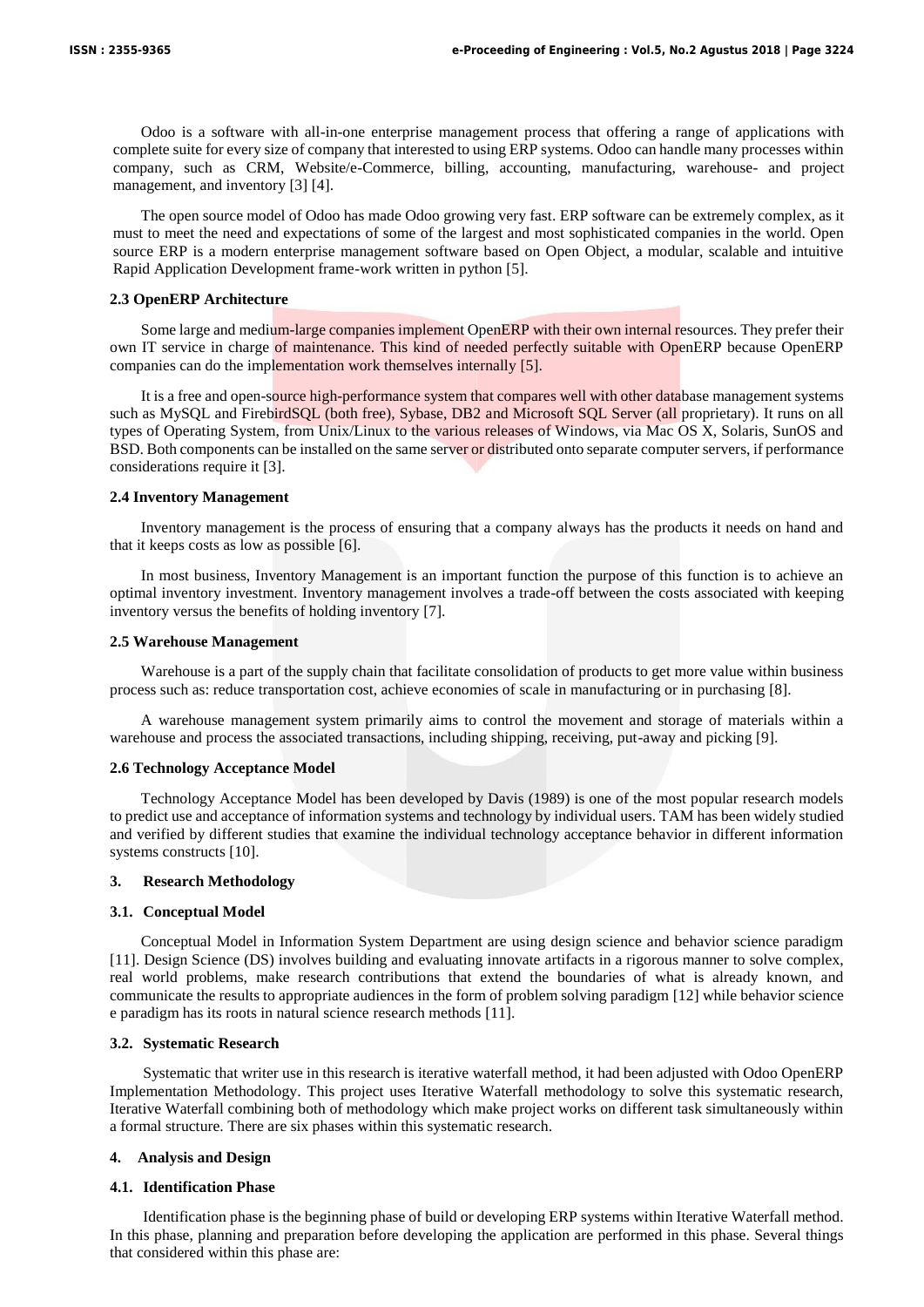- 1. Preface of the project
- 2. Formulation of problems within project
- 3. Goal or purpose of the project
- 4. Project limitation

# **4.2. Requirement Definition**

Every requirement that needed during the completion of this project are defined in Requirement Definition Phase. In this phase researcher are perform several identifications on the behalf to produce the documentation for organizational changes management, existing business processes that perform by PT. Albasia Nusa Karya, Odoo's ERP systems concept that fit into it, and the need analysis of PT. Albasia Nusa Karya. There are five sub-phase within Requirement Definition phase:

- 1. Organizational Change Management
- 2. Analysis of Existing Warehouse's Business Process
- 3. Analysis of Odoo's Inventory Module Business Process
- 4. Needs Analysis
- 5. Analysis of Gap/Fit

## **4.3. System and Software Design**

In this phase, researcher will provide recommendations for PT. Albasia Nusa Karya including Organizational Structure Definition, Business Process Definition, Use Case Diagram of The Software Design, and Quality Check to measure that the design is ready or not. The design was produce based on previous phase on this chapter, especially on Requirement Definition Phase. The sub-phse of System and Software Design as follows:

- 1. Organizational Structure Definition
- 2. Business Process Definition
	- a. Recommendation of Requesting Raw Material Procurement Business Process using Odoo 10



*Figure 1 Recommendation of Requesting Raw Material Procurement Business*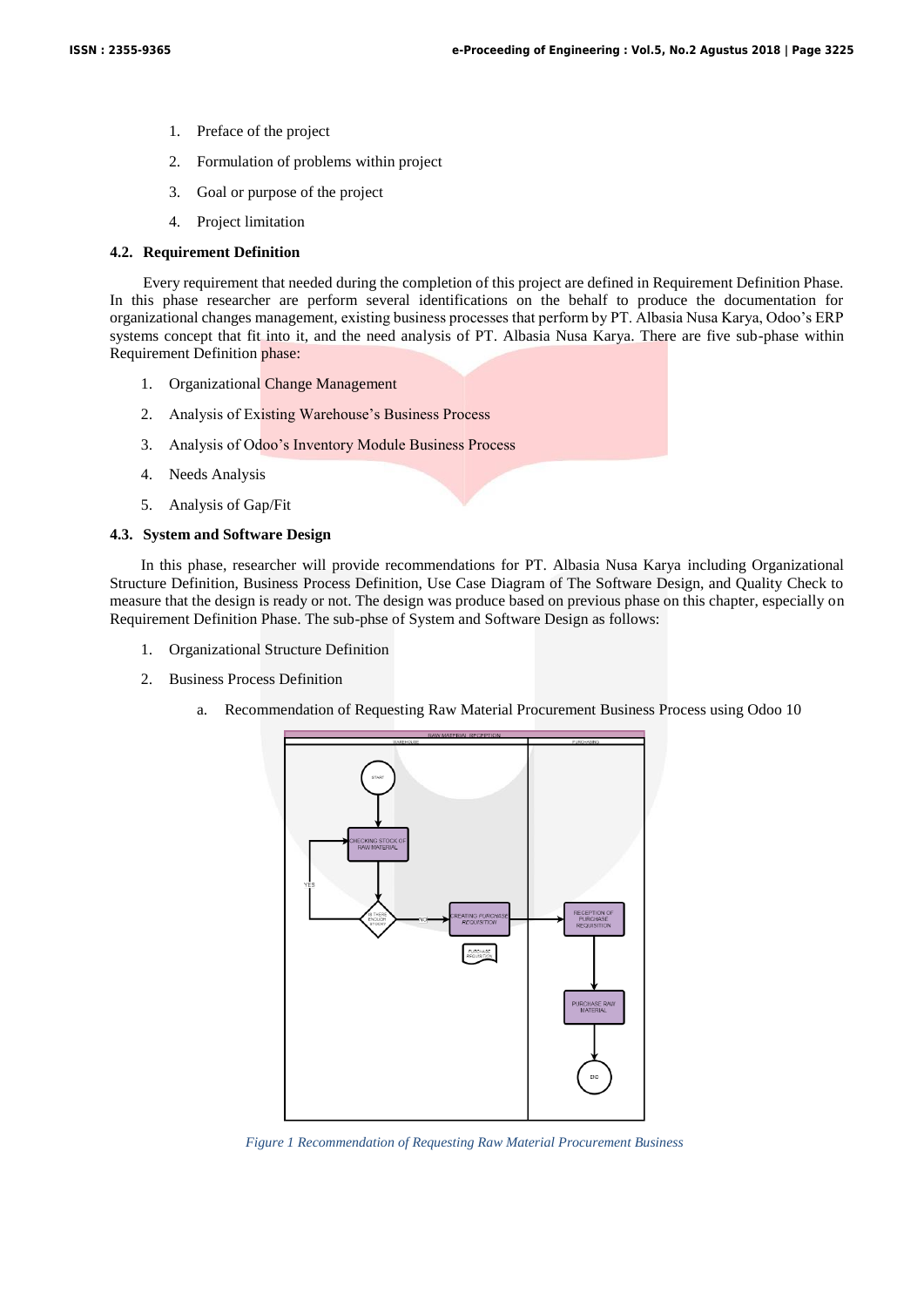

b. Recommendation of Raw Material Reception Business Process using Odoo 10

*Figure 2 Recommendation of Raw Material Reception Business Process*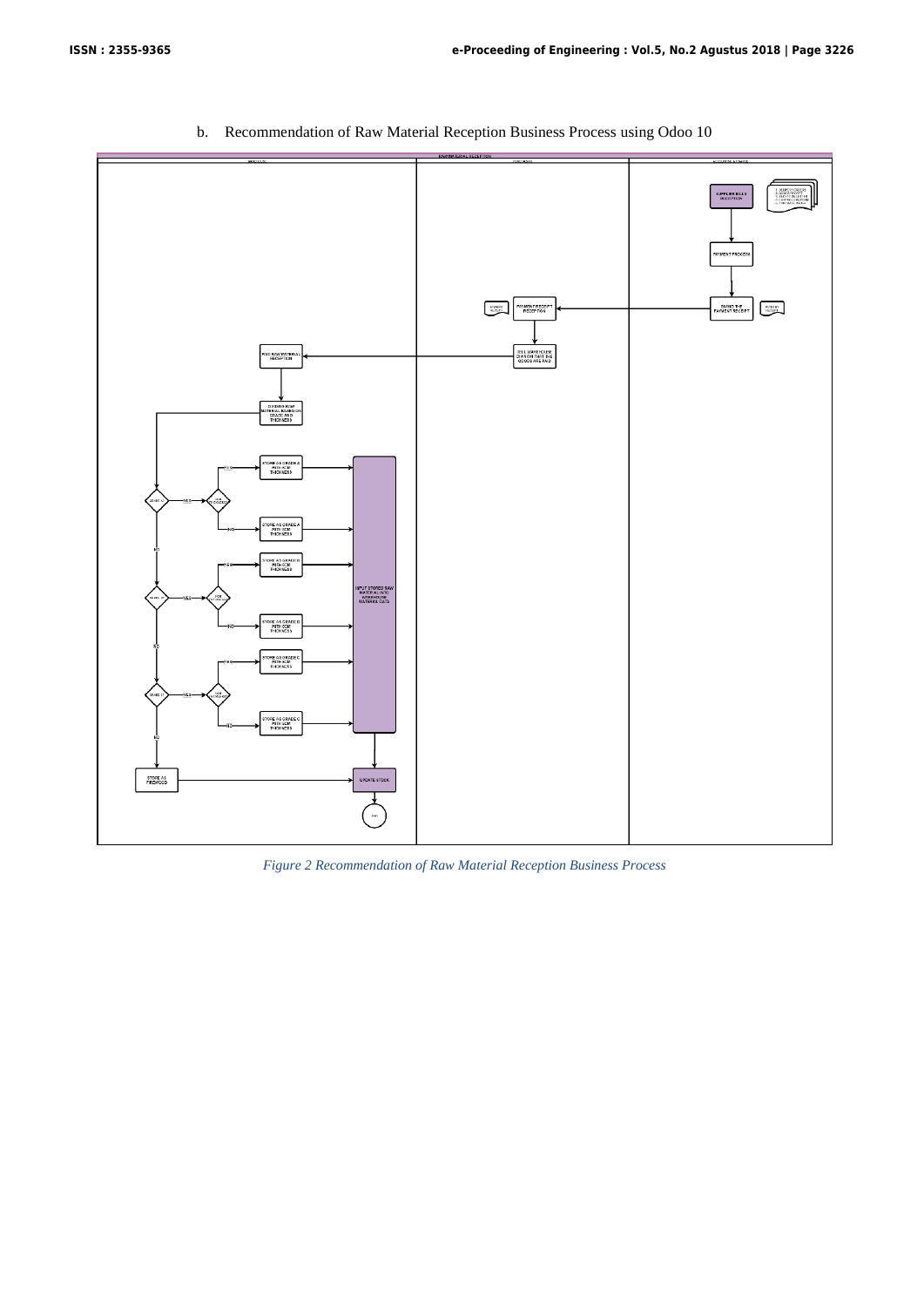

c. Recommendation of Moving Raw Material from Warehouse to Kiln Drying (KD) Rooms Business Process using Odoo 10

*Figure 3Recommendation of Moving Raw Material from Warehouse to Kiln Drying (KD) Rooms*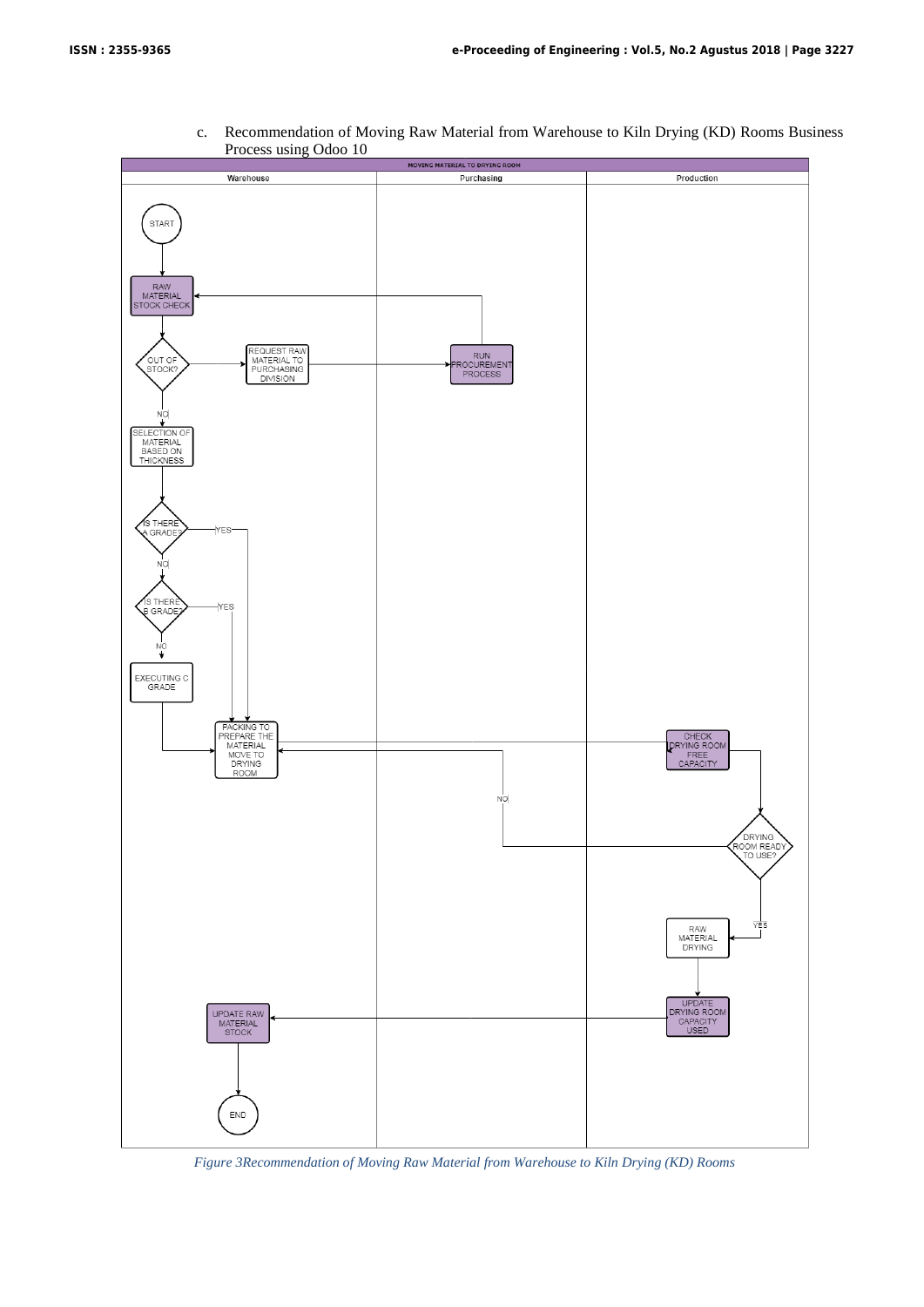### **5. Implementation**

After designing the concept based on the existing condition in PT. Albasia Nusa Karya and comparing with Odoo 10 ERP business process that resulting the suggestion for the company. The suggestion design will be implementing in Odoo 10 ERP software.

#### **5.1. Implementation Application**

After designing the concept based on the existing condition in PT. Albasia Nusa Karya and comparing with Odoo 10 ERP business process that resulting the suggestion for the company. The suggestion design will be implementing in Odoo 10 ERP software.

- 1. Installation
- 2. Odoo 10 Adjustment
- 3. Configuration
- 4. Customization

# **5.2. Integration and System Testing**

In Integration and System Testing phase researcher will perform analytic regarding the integration of every units that been produced in previous phase with module that have relation with this research. In this phase, is divide into four sub-phase which is Integration between modules, System Testing, User Testing, and User Feedback.

- 1. Integration between Modules
- 2. System Testing
- 3. User Testing
- 4. User Feedback

# **6. Conclusions**

Based on the result of the research implementation of ERP warehousing concept in bare core company with using Odoo 10 (PT. Albasia Nusa Karya, here is the conclusions. Odoo 10 ERP System can be installed, adjusted, configured, and customized in accordance with the needs of PT. Albasia Nusa Karya with using iterative waterfall methodology. The result of developing warehouse management system can be seen on aspect as follows:

- 1. Inventory Adjustment can be perform using Odoo 10 ERP systems, company can adjust their warehouse stock with efficient and flexible process.
- 2. Reordering Rules can be perform using Odoo 10 ERP systems and use as initiation way for procurement activity.
- 3. Company can check how much the product value by running Inventory Valuation in Odoo 10.
- 4. Every moving material from one to another warehouse is well-documented on Stock Moves within Odoo 10.
- 5. Warehouse's Raw Material Reception activity can be integrated with purchase and finance & accounting division within Odoo 10.
- 6. Odoo 10 facilitate system that can record the stock moves of Moving Material from raw material warehouse to kiln drying rooms and moving the dried material from kiln drying rooms to pre-production warehouse.
- 7. Warehouse division of PT. Albasia Nusa Karya can update, check, and create of stock quantity record of every location created in Odoo 10.